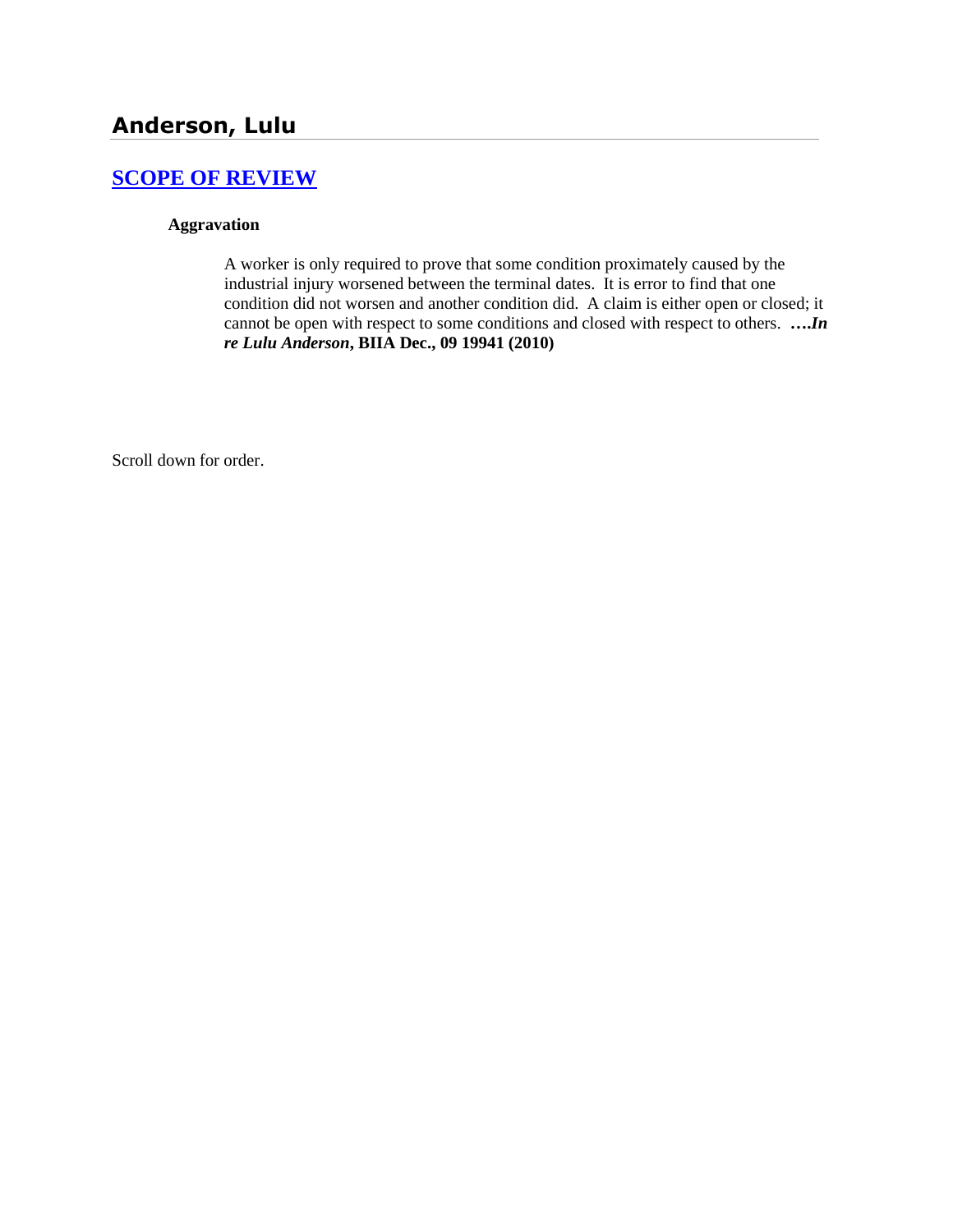## **BEFORE THE BOARD OF INDUSTRIAL INSURANCE APPEALS STATE OF WASHINGTON**

**)**

1 **IN RE: LULU M. ANDERSON ) DOCKET NO. 09 19941**

**CLAIM NO. Y-297434 ) DECISION AND ORDER**

### APPEARANCES:

2

3

4

5 6

7

8 9

10

11

16

Claimant, Lulu M. Anderson, by Stiley & Cikutovich, PLLC, per Patrick K. Stiley

Employer, Herman H. Pein, None

Department of Labor and Industries, by The Office of the Attorney General, per Pamela V. Reuland, Assistant

12 13 14 15 The claimant, Lulu M. Anderson, filed an appeal with the Board of Industrial Insurance Appeals on July 24, 2009, from a June 3, 2009 order of the Department of Labor and Industries, in which the Department denied the claimant's application to reopen her claim. The Department order is **REVERSED AND REMANDED.**

### **DECISION**

17 18 19 20 21 22 As provided by RCW 51.52.104 and RCW 51.52.106, this matter is before the Board for review and decision. The Department filed a timely Petition for Review of an August 24, 2010 Proposed Decision and Order, in which the industrial appeals judge reversed the June 3, 2009 Department order and remanded "with direction to reopen the claim for aggravation of condition and take such other and further action as may be indicated by the law and the facts." Conclusion of Law No. 4.

23 24 The Board has reviewed the evidentiary rulings in the record of proceedings and finds that no prejudicial error was committed. The rulings are affirmed.

25 26 27 28 29 30 The issue presented by this appeal and the evidence presented by the parties are adequately set forth in the Proposed Decision and Order. We have granted review to correct a typographical error in Conclusion of Law No. 3, in which the industrial appeals judge incorrectly stated that Ms. Anderson's condition did "not" become aggravated. The Department has also requested that we amend Conclusion of Law No. 4 to clarify that the claim is reopened only for the cervical problem related to the ligament strain at C3-4.

31 32 Under Finding of Fact No. 3, it is clear the Department is not responsible for pre-existing degenerative changes or bulging discs at C5-6 and C6-7. If the intent of the Department's request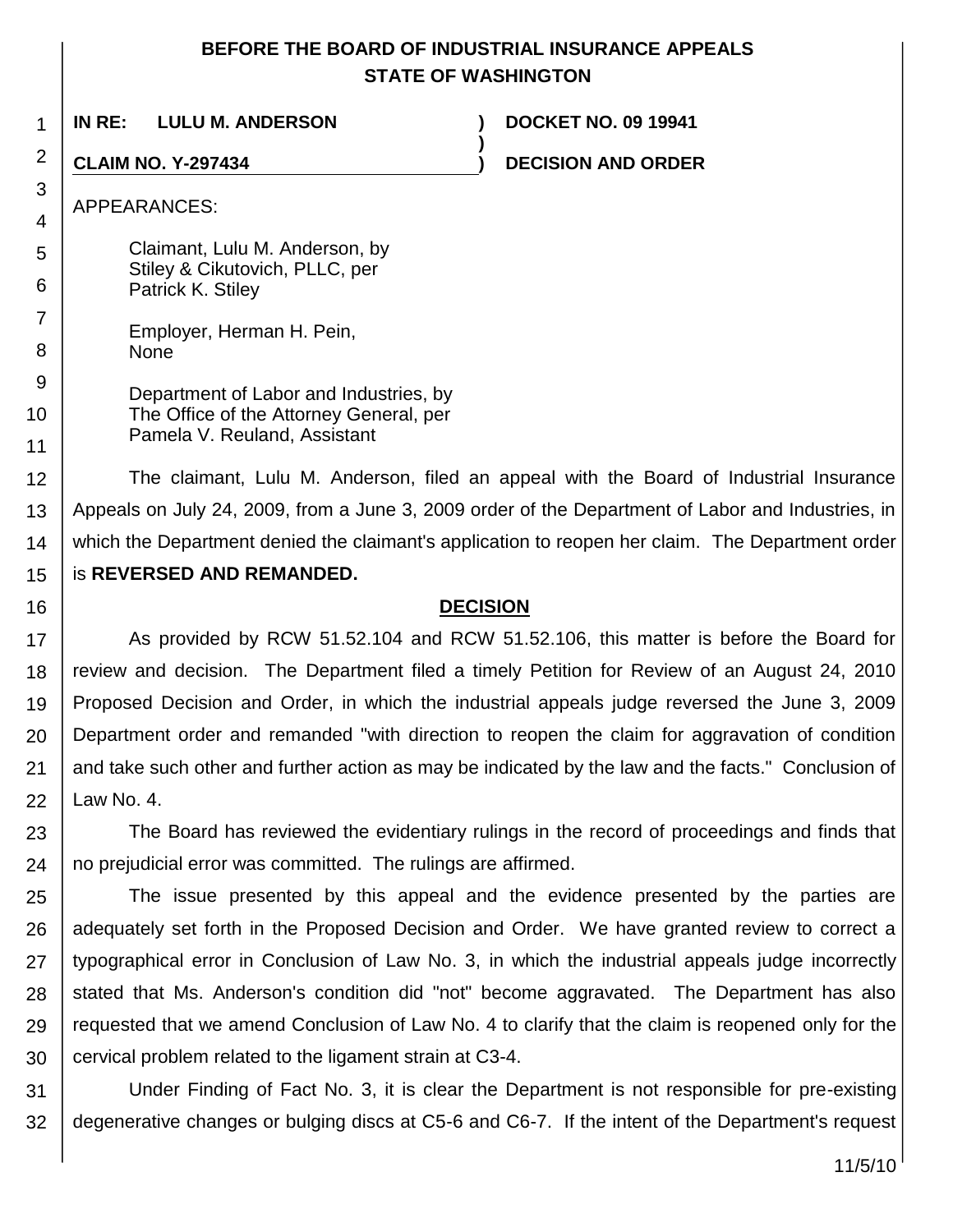1 2 3 was to clarify that fact, there is no need to change Conclusion of Law No. 4 to reflect the content of Finding of Fact No. 3. It goes without saying that, on remand, the Department is only responsible for conditions proximately caused by the industrial injury.

4 5 6 7 8 9 10 11 However, if the intent of the Department's request was to limit its responsibility on remand to the ligament strain at C3-4, to the exclusion of all other conditions caused by the industrial injury, then we caution that once the claim is reopened, it will be open for all purposes. In Finding of Fact No. 5 the industrial appeals judge may have caused some confusion by saying that Ms. Anderson's cervical strain/C3-4 instability condition has worsened, but her right shoulder condition has not. Ms. Anderson was required only to prove that some condition proximately caused by the industrial injury worsened between the terminal dates, based at least in part on objective evidence. She has done so with respect to her cervical condition.

12 13 14 15 16 17 18 19 20 21 22 Finding of Fact No. 5 should only have addressed the ultimate issue of whether any condition related to the injury has worsened. To avoid any confusion, we have eliminated the first sentence of Finding of Fact No. 5, which contains superfluous language regarding the right shoulder. The fact that Ms. Anderson failed to prove her right shoulder condition has worsened is irrelevant to the Department's responsibilities on remand. A claim is either open or closed; it cannot be open with respect to some conditions and closed with respect to others. *In re Bette Pike*, BIIA Dec. 88 2266 (1990). There is no hybrid state in which the Department may limit its claims administration to certain conditions related to an industrial injury, and ignore others that are also related to the injury. On remand, the Department will continue to be responsible for any condition proximately caused by the industrial injury, including the right shoulder and dental conditions. The Department's request to limit reopening to the cervical strain at C3-4 is therefore denied.

23 24 25 26 After consideration of the Proposed Decision and Order and the Petition for Review filed thereto, and a careful review of the entire record before us, we are persuaded that the Proposed Decision and Order is supported by the preponderance of the evidence and is correct as a matter of law.

### **FINDINGS OF FACT**

1. On July 28, 2003, the claimant, Lulu M. Anderson, filed an Application for Benefits with the Department of Labor and Industries, in which she alleged she sustained an injury on July 17, 2003, in the course of her employment with Herman H. Pein. On August 13, 2003, the Department allowed the claim. On June 8, 2005, the Department determined it was responsible for the condition diagnosed as cervical strain. On June 30, 2005, the Department denied responsibility for the condition diagnosed as reversible pulpitis and chronic nocturnal bruxism. On July 1, 2005, the Department

27

28

29

30

31

32

2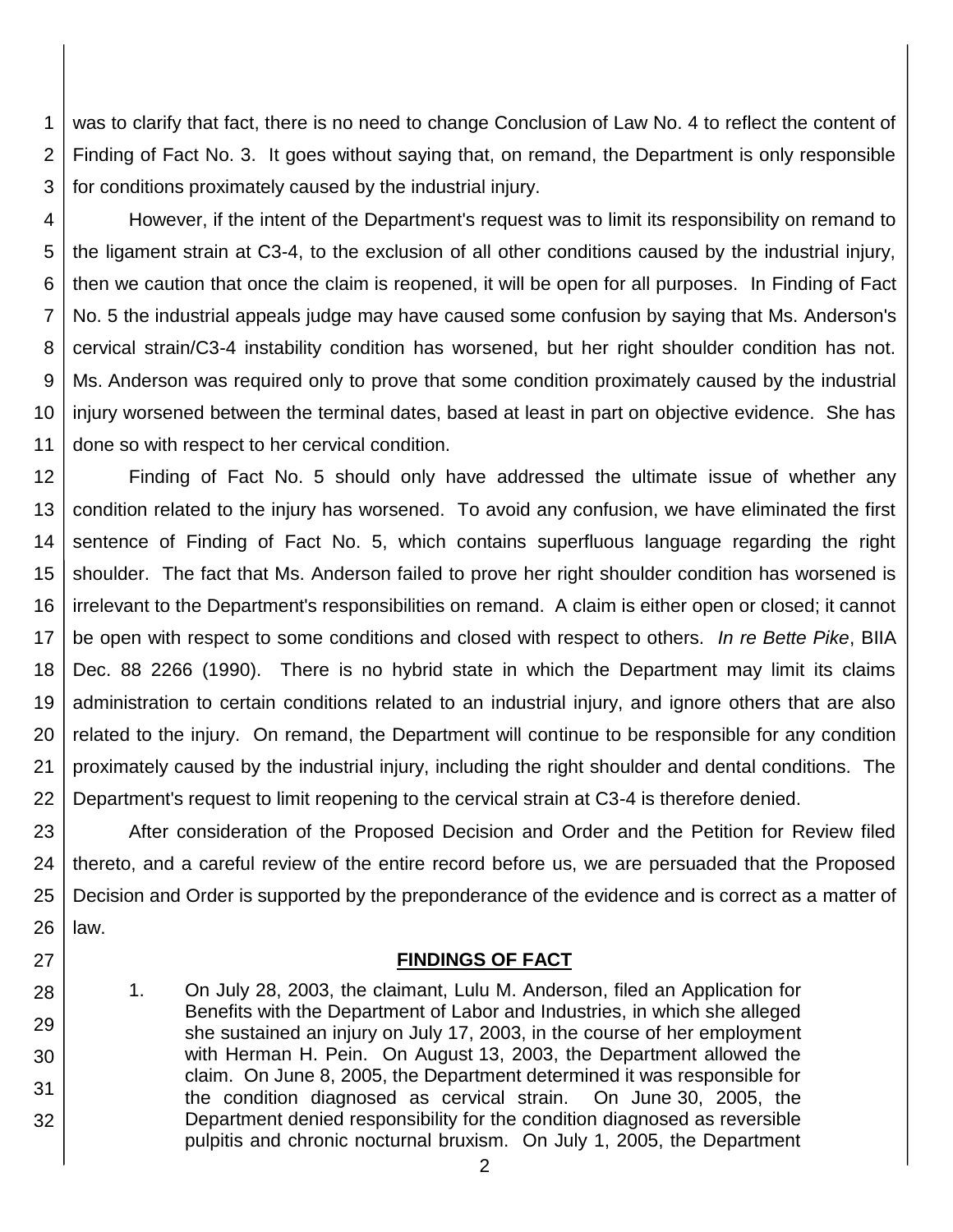closed the claim with awards for permanent partial disability consistent with Category 2 of the categories of permanent cervical and cervico-dorsal impairments, and 10 percent of the amputation value of the right arm at or above the deltoid insertion or by disarticulation at the shoulder. The order provided that the impairment to the right arm at the shoulder was for distal clavicle excision.

1

2

3

4

5

6

7

8

9

10

11

12

13

14

15

16

17 18

19

20

21 22

23

24

25

26

27

28

29

30

31

32

On March 25, 2009, the Department received an application to reopen the claim for aggravation of condition. On May 27, 2009, the Department extended the time for acting on the application to August 22, 2009. On June 3, 2009, the Department denied the application to reopen the claim for the reason the medical record shows the conditions caused by the injury did not worsen following the final claim closure.

On July 24, 2009, the Board of Industrial Insurance Appeals received a Notice of Appeal filed on Ms. Anderson's behalf from the June 3, 2009 Department order. On August 26, 2009, the Board granted the appeal under Docket No. 09 19941, and agreed to hear the appeal.

- 2. Lulu M. Anderson sustained an injury on July 17, 2003, in the course of her employment milking cows for Herman H. Pein. The injury occurred when she attempted to leap over a cow coming toward her in an alley to the milking parlor, but was instead dragged by the cow into a support beam. As a result of this incident, Ms. Anderson sustained bruises to her face, right shoulder, hips and leg; a right shoulder strain with acromioclavicular joint disruption; three cracked teeth (numbers 18, 19, and 30); and, a cervical ligament strain with resulting hypermobility (instability) at C3-4, with anterolisthesis of C3 over C4.
- 3. Prior to the July 17, 2003 injury, Ms. Anderson had the following conditions: degenerative changes at C5-6 and C6-7; and a broken left ankle (1989) surgically repaired with pins. These conditions were not proximately caused or aggravated by the July 17, 2003 injury. Ms. Anderson also has MRI evidence of bulging discs at C5-6 and C6-7. More likely than not, these conditions were also not proximately caused or aggravated by the July 17, 2003 injury.
- 4. As of July 1, 2005, the conditions proximately caused by Ms. Anderson's July 17, 2003 injury were medically fixed and stable. As of July 1, 2005, Ms. Anderson had permanent impairment of her right arm, proximately caused by the July 17, 2003 injury, equal to 10 percent of the amputation value of the right arm at or above the deltoid insertion or by disarticulation at the shoulder, due to distal clavicle excision. As of July 1, 2005, Ms. Anderson had permanent cervical impairment, proximately caused by the July 17, 2003 injury, best described by Category 2 of the categories of permanent cervical and cervico-dorsal impairments, due to instability (anterolisthesis) at C3-4.
- 5. During the period July 1, 2005, through June 3, 2009, Ms. Anderson's cervical strain/C3-4 instability condition proximately caused by the July 17, 2003 injury, objectively worsened and became aggravated, as evidenced